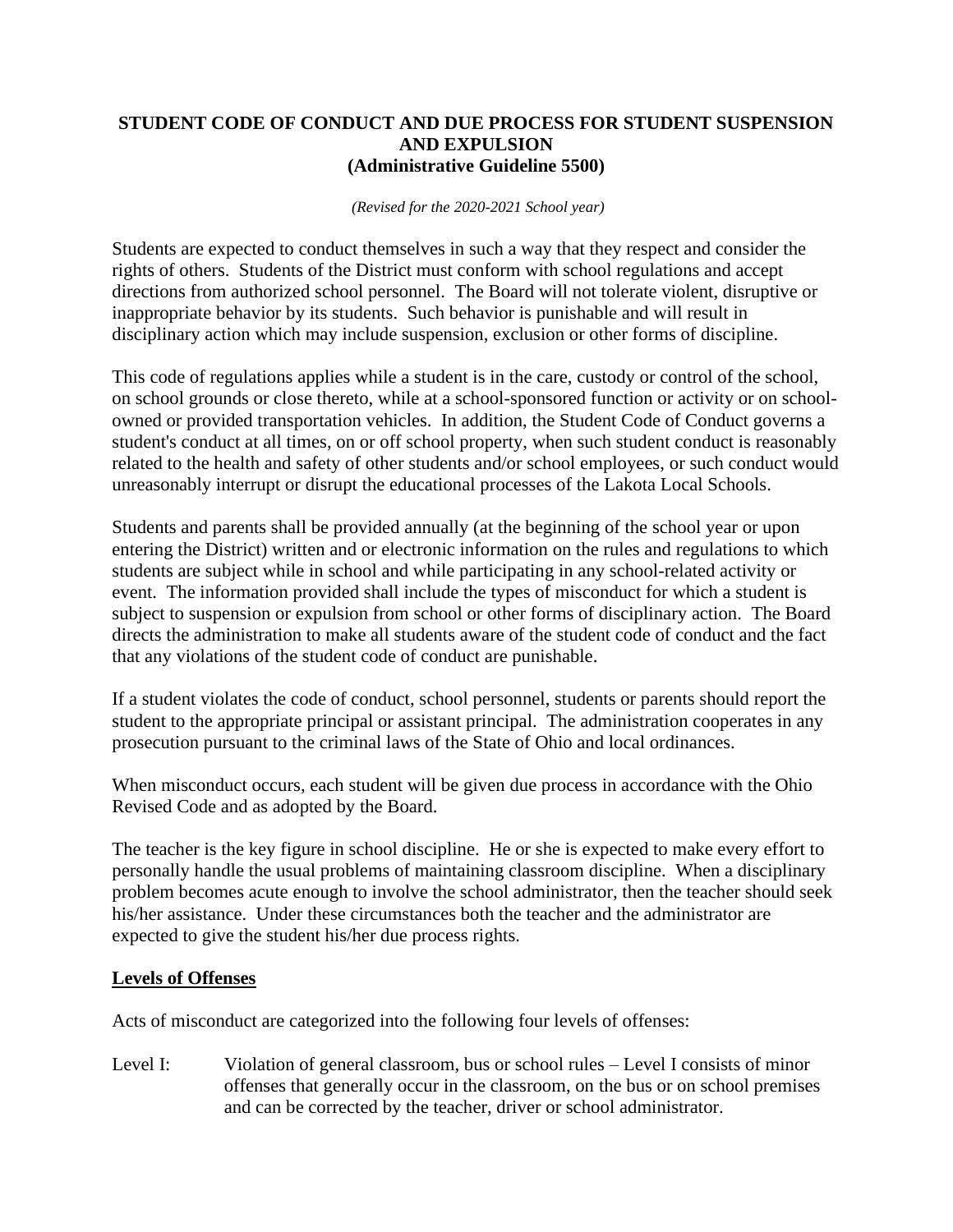| Level II:  | Conduct requiring administrative intervention – Level II consists of offenses that<br>are more serious in nature or persistent or serious Level I misconduct.                                                                                                                                                                                                                                                           |
|------------|-------------------------------------------------------------------------------------------------------------------------------------------------------------------------------------------------------------------------------------------------------------------------------------------------------------------------------------------------------------------------------------------------------------------------|
| Level III: | Suspension and/or removal to a disciplinary alternative placement program<br>(APP)– Level III consists of offenses that significantly disrupt the educational<br>process, school environment, and/or school-related activities, including bus<br>transportation, or persistent or serious Level I or II misconduct.                                                                                                     |
| Level IV:  | Expulsion and/or removal to a disciplinary alternative placement program (APP)<br>- Level IV consists of serious offenses which include willful or malicious acts<br>that have the effect of materially and substantially disrupting the educational<br>environment in the school, on the school bus or at school activities or Level I, II,<br>or III infractions depending on the severity or persistence of the act. |

# **Level I Offenses**

#### **Rule 1 - Dress Code**

The Board believes that student dress should enhance a positive image of students and the District. The standards of dress and grooming outlined are necessary to promote discipline, maintain order, secure student safety, and provide a healthy environment that is conducive to learning.

When a student is at school, participating in school activities or at school-sponsored events, his/her dress and grooming must not:

- A. Present a health or safety hazard to the student or to others in the school or attending the school-sponsored activity;
- B. Materially interfere with school work, create disorder, or disrupt the educational environment;
- C. Cause excessive damage or wear-and-tear to school property; and/or
- D. Keep the student from participating safely in his/her own education.

To facilitate a consistent pattern of application of the student dress code, the following standards shall be applied:

- A. Shirts and tops must cover all undergarments and have high enough necklines to cover all cleavage. Strapless, crop, and see-through tops are not acceptable.
- B. Lower garments should not drag on the floor or allow undergarments to be exposed when the student sits, stands, raises his/her hand, or bends over. Form-fitting lower garments must be worn under a shirt, skirt or dress that extends to the thighs.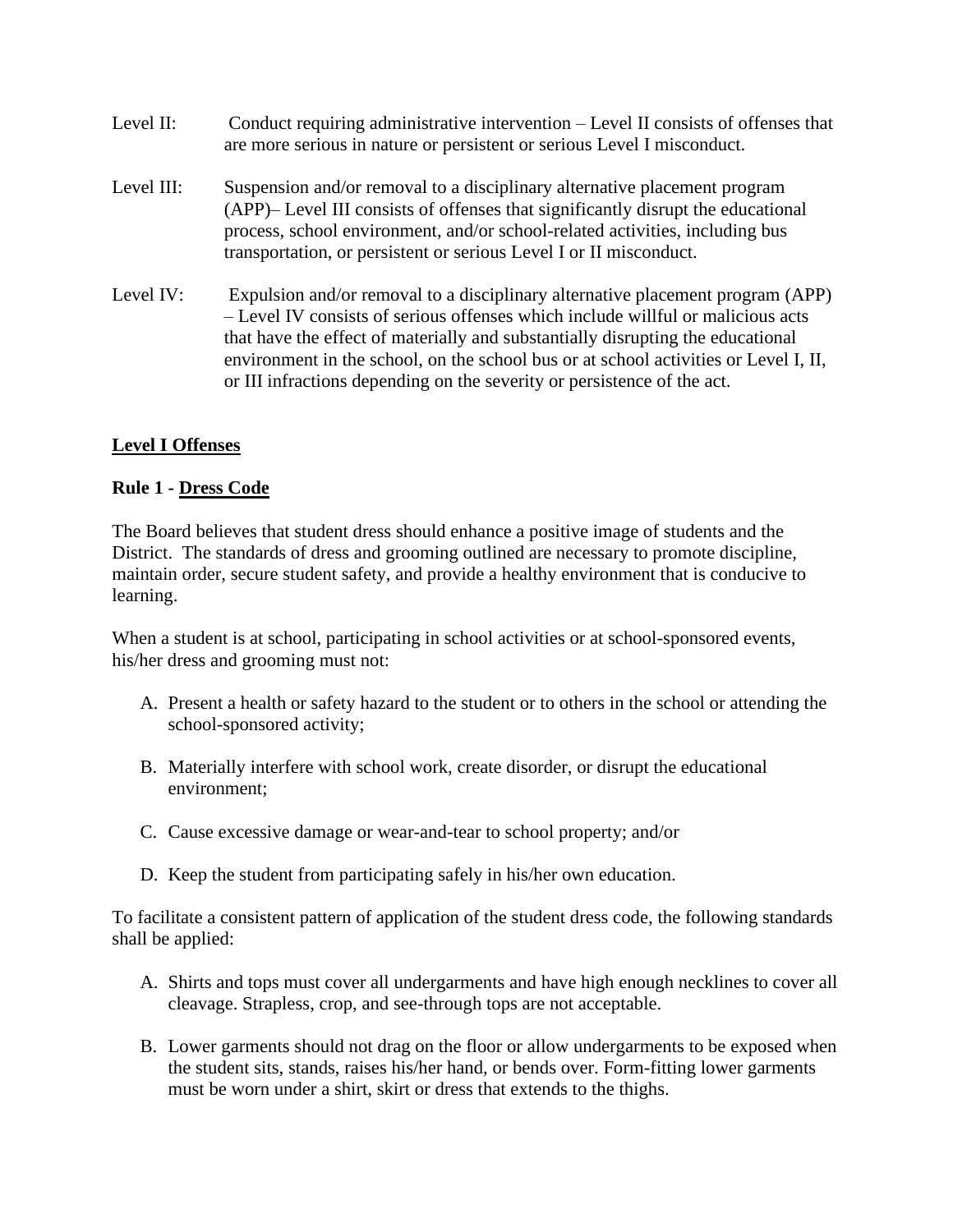- C. No skin should be visible between a student's top and bottom garment when the student sits, stands, raises his/her hand or bends over.
- D. Clothing or accessories that include obscene, violent, gang, tobacco, drug or alcohol related writing or images are not acceptable. Items of clothing that belittle others may not be worn (i.e., race, religion, gender, etc.).
- E. Coats and jackets meant for outdoor wear, book bags and oversized bags must be kept in the school locker or other designated area during the school day.
- F. Facial hair must be kept neat and clean.
- G. Head coverings and sunglasses should not be worn inside any building. Head coverings worn for religious reasons shall be permitted. Face coverings/masks/shields shall not be considered head coverings when worn for health/safety or pursuant to doctor/government order/directive, and when such face coverings only cover a student's nose and mouth and made of cloth. Masks that are designed to be worn for a costume are expressly prohibited without the prior written permission of the appropriate Building Principal.
- H. Appropriate footwear must be worn to provide for safe and sanitary conditions.

Building administrators shall judge student dress and grooming in individual buildings. The building administrator may exclude (i.e. not admit to class or suspend) any student, when in his/her judgment, the student is not following appropriate dress and grooming standards.

Exceptions to these standards may be considered based on personal circumstance, cultural beliefs and to promote school spirit. Students, who request an exception, must have parental permission to do so and obtain written permission from the building administrator prior to deviating from the standards of dress. A parent conference may be requested by the building administrator.

# **Rule 2 - Tardiness**

A student shall be prompt to school and to class according to its scheduled time.

#### **Rule 3 - Student Drivers**

In order to promote safety and enable the school to effectively supervise students immediately before and immediately after school hours, only students who secure a valid permit that allows them to park on school property are permitted to drive to school. Students wishing to paint their assigned parking spot must follow the administrative directions and protocols for appropriateness and timelines.

#### **Rule 4 - Miscellaneous Offenses**

Disciplinary problems such as not doing required homework, throwing objects in school, and other such offenses are prohibited and may result in disciplinary actions.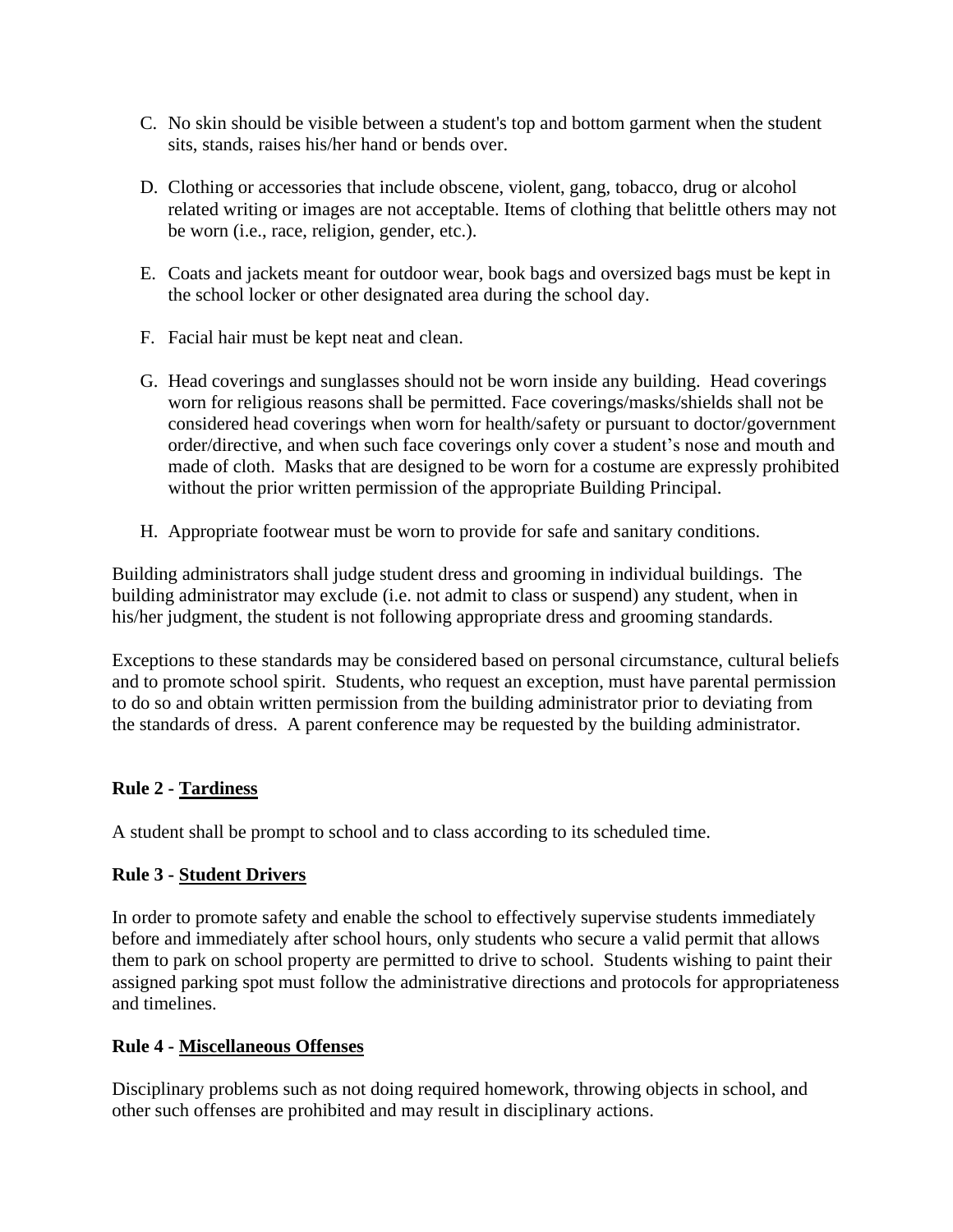# **Level I Disciplinary Options**

Disciplinary options or responses to Level I offenses as determined by the administrator may include, but is not limited to one or more of the following:

- Verbal correction
- Teacher-student conference
- Student-counselor conference
- Teacher-parent conference
- Behavioral probation
- Detention (maintained by teacher before or after school or during recess)
- Parent shadowing
- Restriction of school bus privileges by the building administrator
- Other appropriate disciplinary action

Serious or repeated Level I misbehavior may result in a more serious consequence or treated as a Level II, III or IV offense.

# **Level II Offenses**

# **Rule 5 - Skipping Detention**

A student assigned to detention shall report on the assigned day and at the assigned time.

# **Rule 6 – Forgery**

A student shall not change a grade or place the name of a parent, guardian, teacher or other individual as representative of that individual's signature on a school document or on an official document for school purposes.

# **Rule 7 - Use of Tobacco/Alternative Nicotine Products/Betel Nuts**

A student shall not use or possess tobacco, synthetic tobacco or any tobacco/plant products such as cigarettes, cigars, dip, chewing tobacco, clove cigarettes, etc. A student shall not use or possess any alternative nicotine products, such as electronic cigarettes, vapor cigarettes, etc. A student shall also not possess or use tobacco paraphernalia, including, but not limited to, water pipes, hookahs, lighters, pipes, vaping paraphernalia, any look-alike of the above-mentioned items, etc. A student shall not possess a vaporizer or look-alike vaporizer of any kind. *(Note: if a student is caught with a vaporizer or look-alike vaporizer that contains vape juice, e-juice, or juice testing positive for marijuana the student will be considered to have violated both Rule 7 and Rule 21.)*

A student shall not use or possess any betel nut or a substance that contains betel nut on school property or at any school function.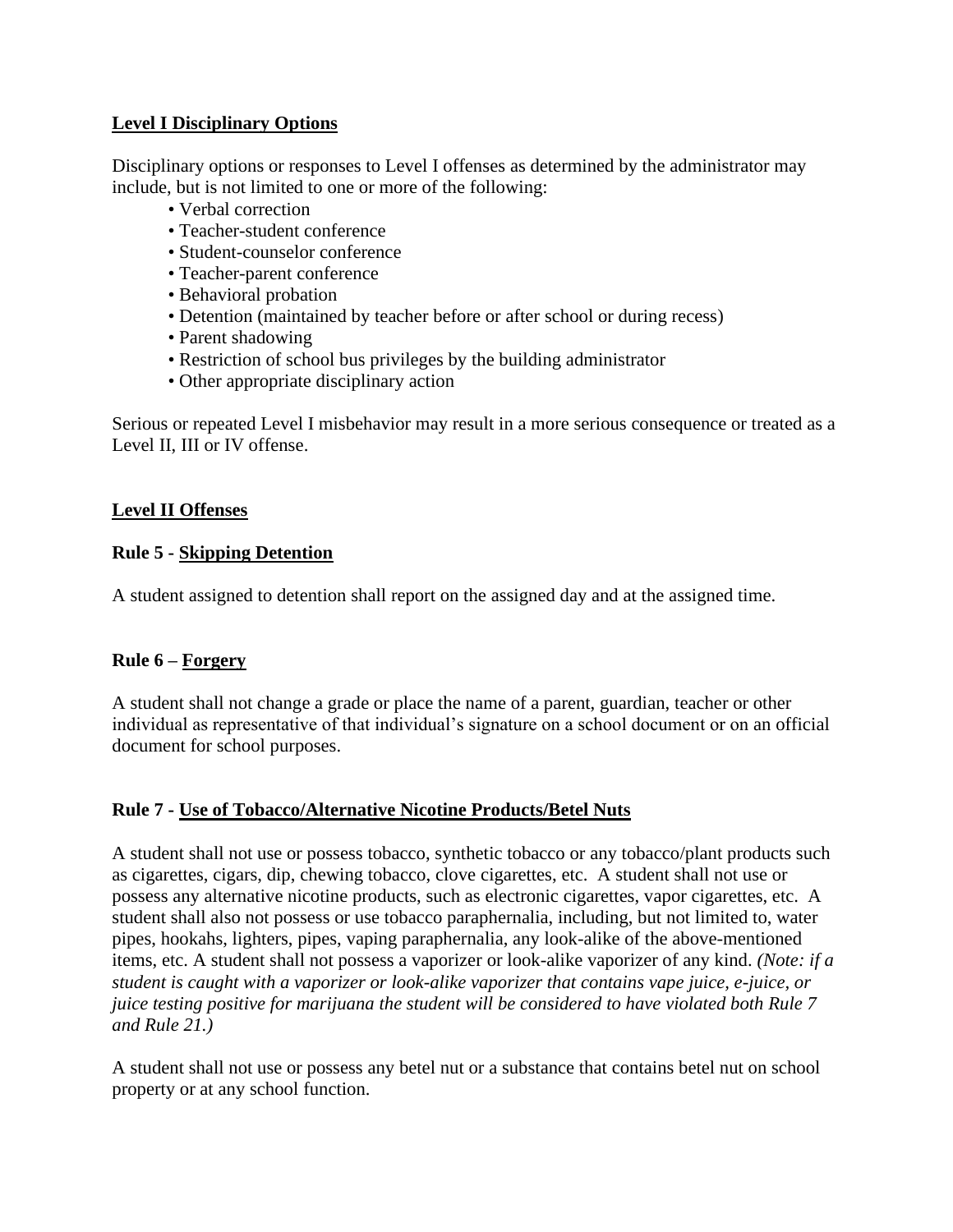# **Rule 8 - Gambling**

A student shall not participate in gambling.

### **Rule 9 – Stealing**

A student shall not steal or attempt to steal school property or private property of other students or school personnel.

#### **Rule 10 – Insubordination**

A student shall not repeatedly violate rules or fail to comply with directions of teachers, student teachers, substitute teachers, teacher aides, bus drivers, principals, or other authorized school personnel.

#### **Rule 11 - Violation of Ohio Criminal, Traffic, or Juvenile Code**

Commission by a student of any crime in violation of the Ohio Criminal Code, Ohio Traffic Code, or the Ohio Juvenile Code on or off the school grounds, regardless if school related or not, that would, in the judgment of school officials, be a detriment to the ongoing educational processes and/or orderly administration of the school if the student were permitted to continue regular school attendance.

#### **Rule 12- Violation of the Network Acceptable Use Policy**

Students must have a signed Acceptable Use Agreement before gaining access to the District's computer network. Students shall abide by the District's Network Acceptable Use Policy and any school or classroom rules for network access.

#### **Rule 13 – Personal Communication Devices**

Students may possess and use personal communication devices (PCDs) on school property, school-provided transportation, or at school-sponsored activities only during approved times and for approved purposes. PCD's include, but are not limited to mobile/cell phones, pagers, tablets, gaming devices, smart phones, electronic readers, etc. Student use of PCDs on school property is a privilege and not a right. This privilege may be revoked by the District at any time. The District reserves the right, in its sole discretion, to determine which types of PCDs it will allow students to use. Such determinations are subject to change. Notwithstanding the foregoing, Students may possess and use PCDs on school property and at school-sponsored curricular and extra-curricular activities according to the terms set forth in Board Policy 5136. Such use shall not create a distraction, disruption, or otherwise interfere with the educational environment. Authorized student use of PCDs shall include the following: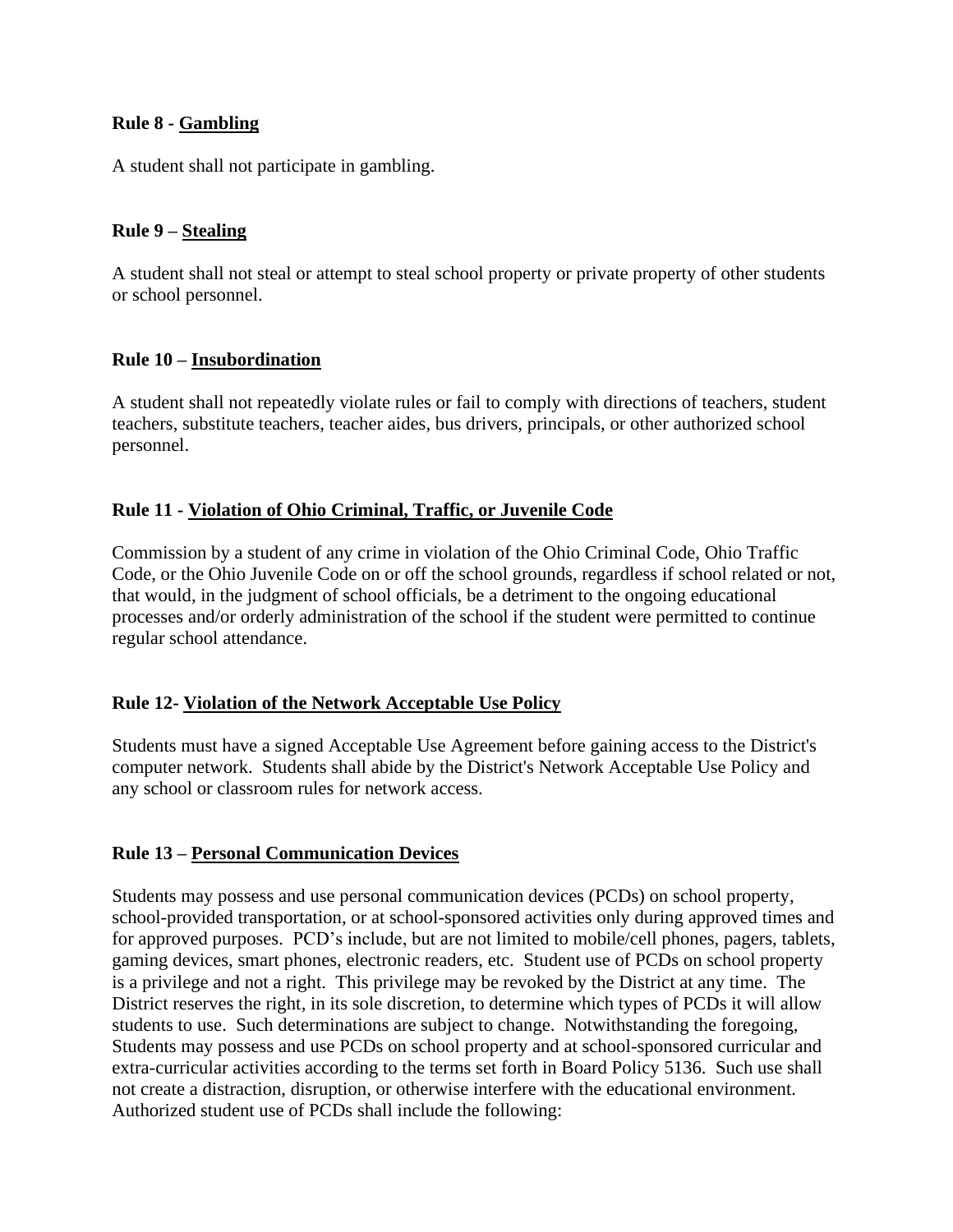- A. Before and after the student instructional day;
- B. During designated lunch periods;
- C. In between class periods. However, PCDs must be powered off and stored out of sight prior to the start of and during the entirety of any class period;
- D. During participation in curricular and extra-curricular activities for instructional or educational purposes, and at the discretion of the District Official.
- E. When authorized pursuant to an Individual Education Plan ("IEP"), a Section 504 Accommodation Plan, or a Health Care/Medical Plan with supportive documentation from the student's physician.
- F. Students shall not use their PCD to access inappropriate material either stored on the PCD, through the District's network, or through a private network (i.e. 3G, 4G, LTE)

Students are expressly prohibited from using their PCD from recording others without their permission while on school property, at school events, etc. Students are also prohibited from using their PCD from recording (video and/or audio) fights, altercations, etc. on school property, at school events, etc.

Violation of this policy may result in disciplinary action, including possible confiscation of the PCD.

The District is not responsible for stolen, lost, or damaged PCDs.

# **Rule 14 – Academic Dishonesty**

Students shall not cheat on tests; shall not copy tests, assignments or papers; shall not plagiarize; and shall not violate copyright policy or law. "Tests" shall include but not be limited to classroom tests, quizzes, and State tests and assessments (ex. PARCC, OAA's, OGT's, next generation assessments). Academic dishonesty will also include situations when students lie, or forge documents submitted to school for credit (i.e. community service hours, etc.). Additionally, if a "testing violation" is deemed to have occurred by the Ohio Department of Education because of a student's actions, the resulting discipline for the student will be under a Level III or Level IV disciplinary option.

# **Level II Disciplinary Options**

Disciplinary options or responses to Level II offenses as determined by the administrator may include, but is not limited to any of the previous (Level I) options and/or one or more of the following:

- Parental contact by phone and written or oral notification to parent or guardian
- Behavioral probation
- Administrator/teacher/student conference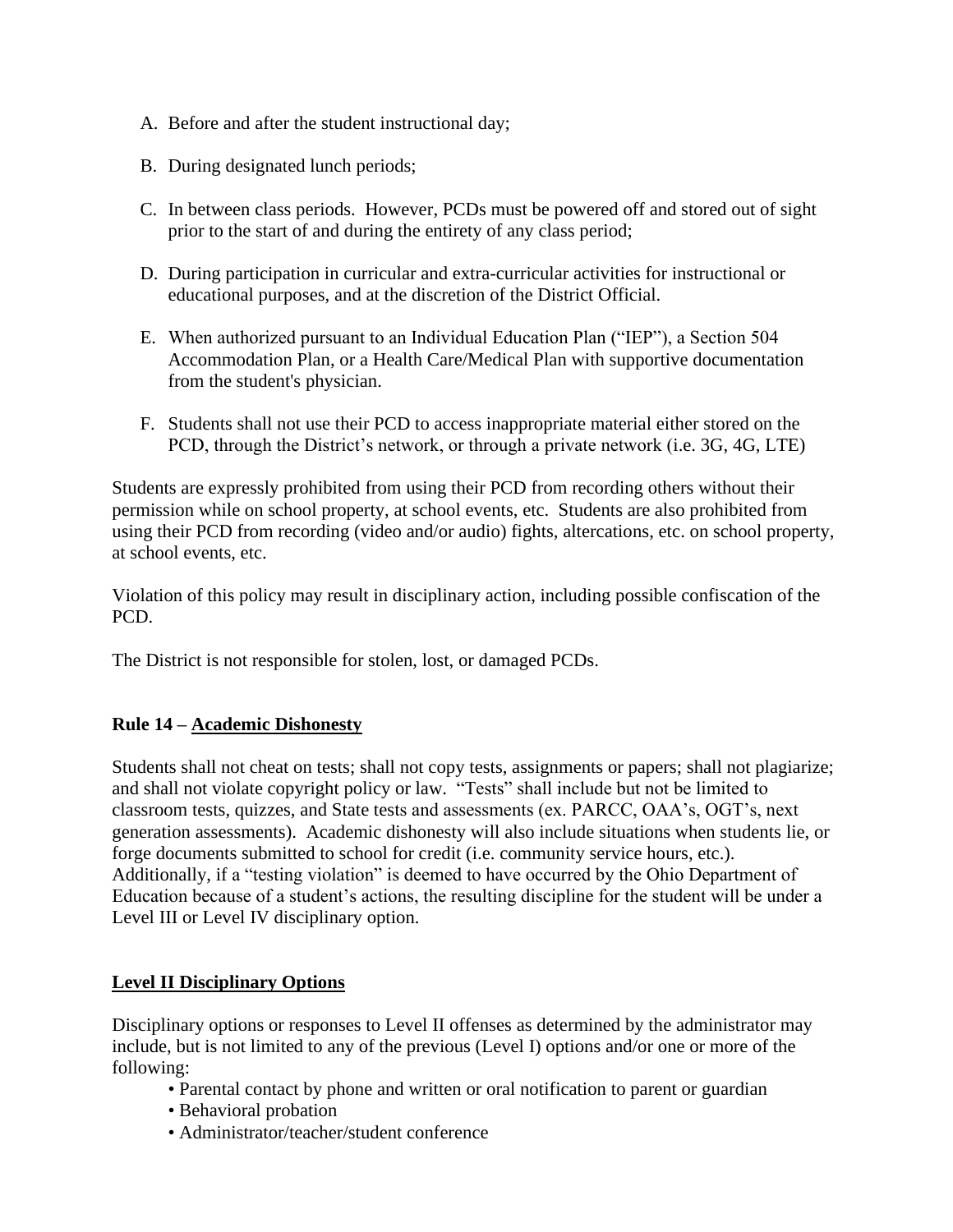- Detention
- Parent shadowing
- Exclusion from extracurricular activity
- Mediation
- Behavioral contract
- Confiscation
- Temporary removal of the student from the classroom
- In-school suspension
- Friday/Saturday school
- Suspension of transportation privileges
- Monetary restitution for damages
- Report to Juvenile Court and/or Bureau of Motor Vehicles
- Another appropriate disciplinary option or logical consequence determined by the administrator

Serious or repeated Level II misbehavior may result in a more serious consequence or treated as a Level III or IV offense.

#### **Level III Offenses**

#### **Rule 15 – Safety and Security**

Students shall not create disruptions to the standard operations of school through any form of communication that threatens, or falsely threatens, the safety and security of students and/or district employees. Students who cause substantial disruptions to the standard operations of school or cause panic within the school community may also be subject to criminal charges.

Students are required to follow the safety practices of their buildings. Failure to follow the appropriate safety practices (i.e. propping doors open, permitting entrance through non-entrance doors, unsafe driving incidents, dangerous behaviors in non-school related activities on school property, such as Nerf wars etc.) shall be considered a violation of safety and security protocols.

Students will be required to participate in all safety drills that are conducted within their building. Building safety drills may include, but are not limited to:

- A. Fire Drills
- B. Tornado Drills
- C. Active Shooter Drills/Training
- D. Evacuation/Reunification Drills/Training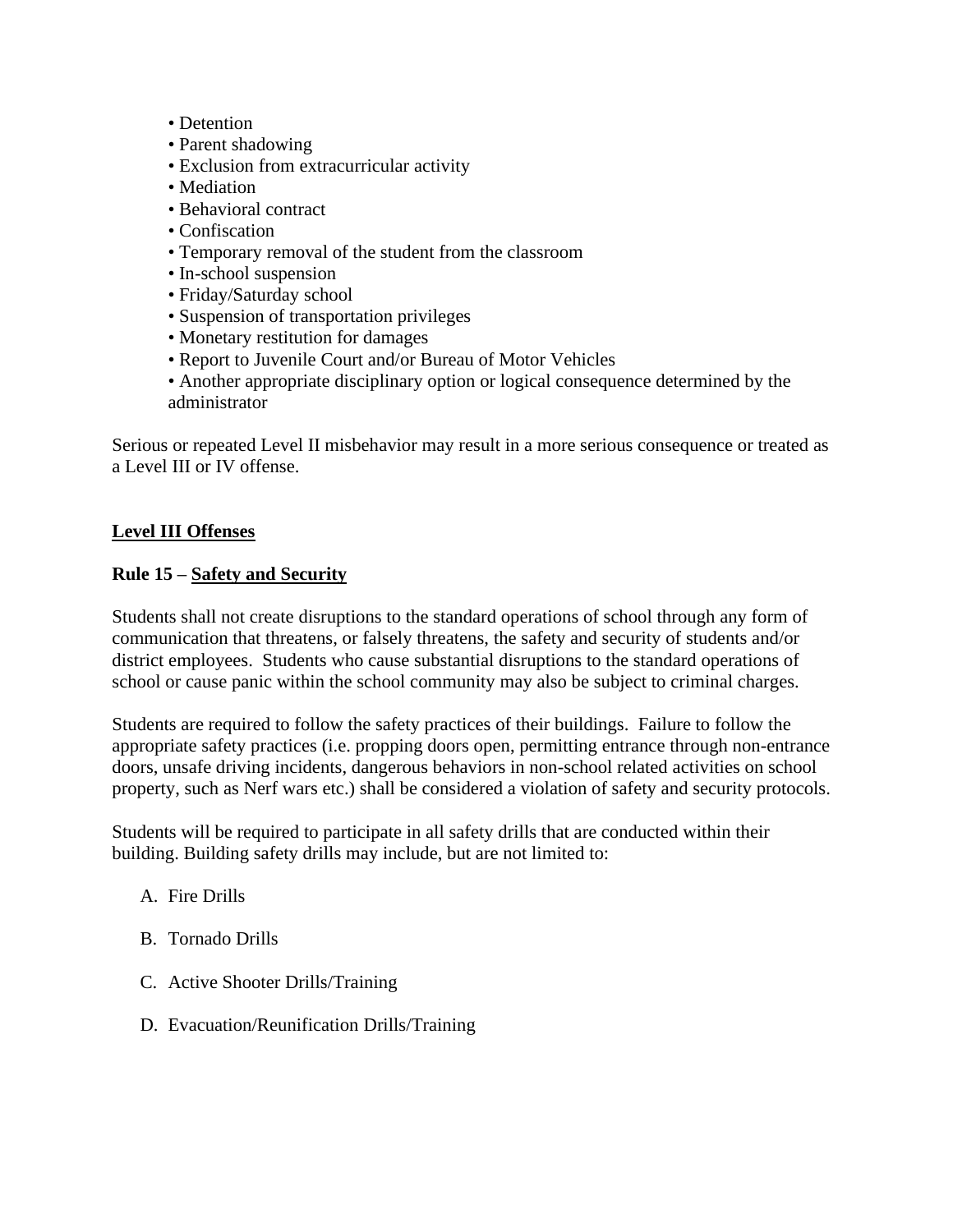#### **Rule 16 - Disruption of School**

A student shall not by use of violence, force, noise, coercion, threat, false threat, intimidation, fear, passive resistance or any other conduct cause, or attempt to cause the substantial and material disruption or obstruction of any lawful mission, process, or function of the school.

### **Rule 17 - Damage or Destruction of School or Private Property**

A student shall not intentionally cause or attempt to cause damage to public or private property, including that of other students, teachers, administrators and other school employees.

#### **Rule 18 - Discrimination and Harassment**

No student shall harass or discriminate against any student, employee or other person based on race, color, national origin, citizenship status, gender, sex (including sexual orientation and transgender identity), disability, age, religion, ancestry, economic status, pregnancy or genetic information (collectively, "Protected Classes") that are protected by Federal civil rights laws. No student shall retaliate, coerce or intimidate any person who exercises their right to file a complaint of harassment or discrimination, or who participates in the investigation of such complaint. Any participant in a school activity who believes this rule has been violated should report the matter immediately to the building administrator, to his or her teacher, to the Director of Human Resources, or to the Assistant Superintendent at the District Central Office.

#### **Rule 19 – Bullying/Assaults/Hazing/Dating Violence**

A student shall not harass, haze, bully, retaliate against, coerce, interfere with, intimidate, inflict injury, cause another to inflict injury, or behave in any way which could cause physical injury or mental anguish to another student, teacher, or other school personnel. These acts are prohibited on school property, on a school bus, or at school-sponsored events. A student shall not intentionally direct to another student, teacher or other school employee words, phrases, or gestures which are vulgar, obscene, or degrading. Students are prohibited from using a Personal Communication Device (PCD) to violate this Rule.

Any student or student's parent/guardian who believes he or she has been or is the victim of behavior prohibited by this Rule should immediately report the situation to the building principal or assistant principal. The student may also report concerns to teachers and other school staff who will be responsible for notifying the appropriate administrator.

Every student is encouraged, and every staff member is required, to report student behavior prohibited by this Rule. Reports should be made to those identified above.

All complaints about behavior that may violate this Rule shall be promptly investigated. The building principal or appropriate administrator shall follow the requirements set forth in board policy 5516, 5517, and 5517.01 when investigating complaints.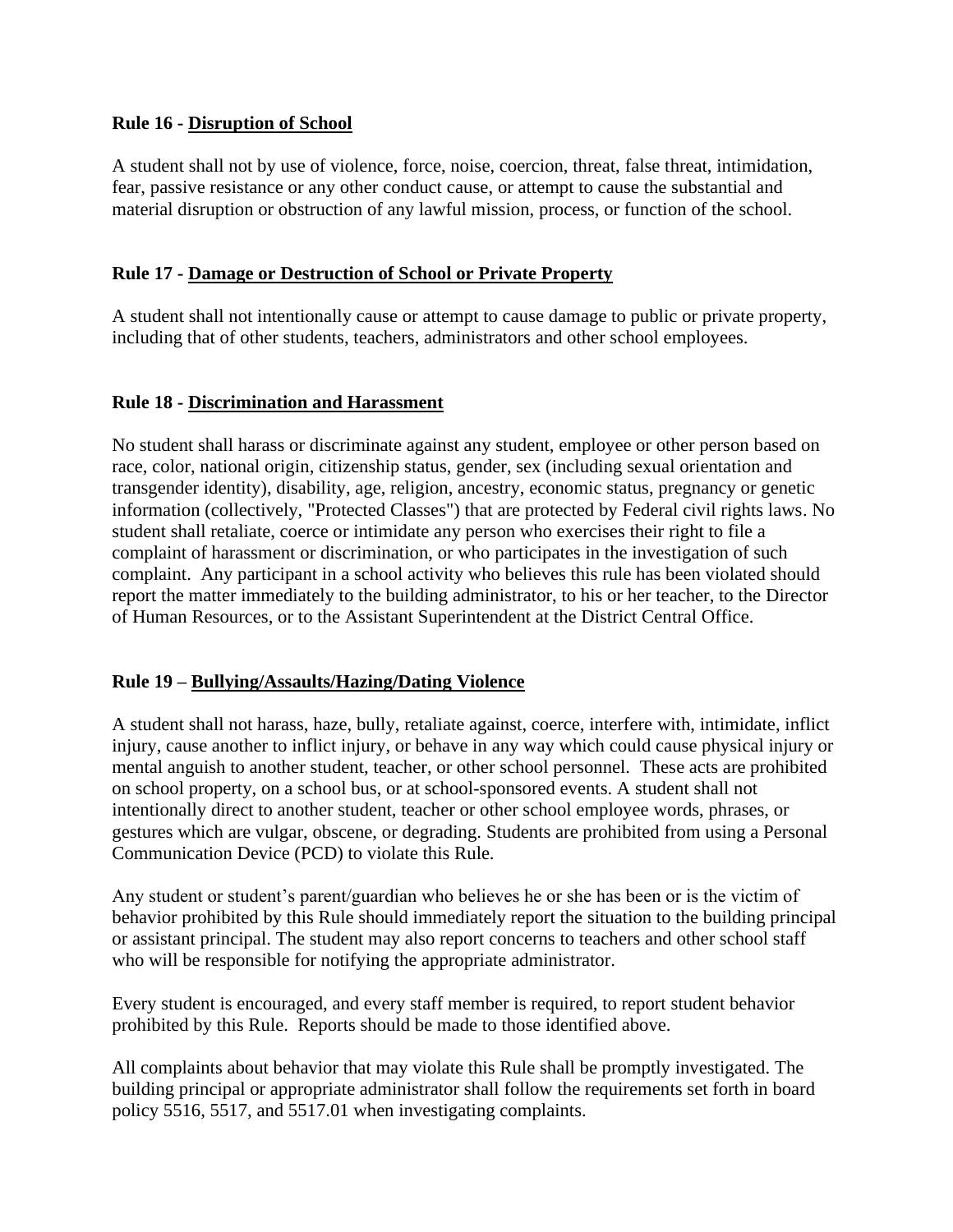Semiannually, the Superintendent shall provide to the President of the School Board a written summary of all reported incidents. The list shall be limited to the number of verified acts of bullying, assaults, hazing and dating violence, whether in the classroom, on school property, to and from school, or at school-sponsored events. The semiannual written summaries shall also be posted on the district's web site.

A school district employee, student, or volunteer shall be individually immune from liability in a civil action for damages arising from reporting an incident if that person reports an incident involving harassment, intimidation, bullying, assaults, hazing and dating violence, in good faith, and in compliance with the procedures specified in this rule. Such immunity from liability shall not apply to an employee, student, or volunteer determined to have made an intentionally false report about these prohibited acts.

Retaliation against any person who reports, is thought to have reported, files a complaint, or otherwise participates in an investigation or inquiry concerning allegations of harassment, intimidation, bullying, assaults, hazing and dating violence is prohibited and will not be tolerated. Such retaliation shall be considered a serious violation. Suspected retaliation should be reported in the same manner set forth above. Making intentionally false reports under this Rule is similarly prohibited. Retaliation and intentionally false reports may result in disciplinary action as indicated above.

For purposes of this rule, "harassment, intimidation or bullying" is defined as any intentional written, verbal, electronic or physical act that a student exhibits toward another particular student more than once and the behavior both: (1) causes mental or physical harm to the student, and (2) is sufficiently severe, persistent, or pervasive that it creates an intimidating, threatening, or abusive educational environment for the other student; or (3) violence within a dating relationship.

For the purposes of this rule, "dating violence" is defined as the intentional use of physical, sexual, verbal, or emotional abuse by a person to harm, threaten, intimidate, or control another person in a dating relationship. Dating violence is a pattern of coercive behavior that one partner exerts over the other for establishing and maintaining power and control.

"Electronic act" means an act committed using a cellular telephone, computer, pager, personal communication device, or other electronic communication device.

# **Rule 20 – Extortion**

A student shall not extort or cause others to extort money or personal property from other students or school personnel.

# **Rule 21 - Narcotics, Alcoholic Beverages, Drugs, Counterfeit or Look-Alike Drugs and Drug Paraphernalia**

A student shall not possess and shall not receive, buy, use, transmit, sell, or be under the influence of any narcotic drug, hallucinogenic drug, amphetamine, barbiturate, marijuana,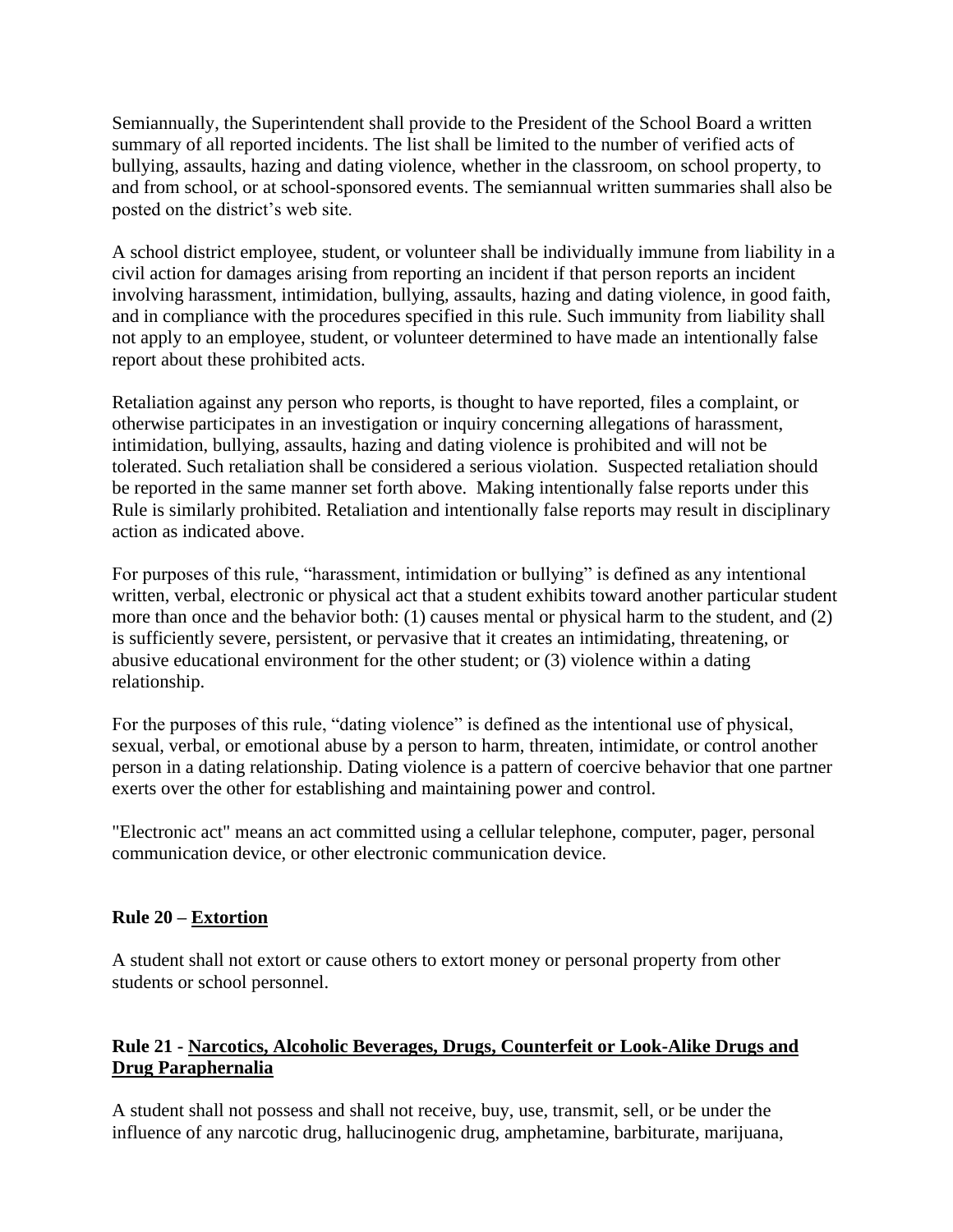medical marijuana, alcoholic beverage, controlled substance, any illegal mind-altering substance, inhalant or intoxicant of any kind.

A student shall not posses and shall not receive, buy, use, transmit, sell, or be under the influence of any counterfeit or look-alike-controlled substance. A counterfeit or look-alike-controlled substance is any substance that is made to look like a controlled substance or is represented to be a controlled substance or that a student believes to be a controlled substance.

Except as legitimately provided for in Policy, a student shall not buy, sell, transfer, possess, or use any drug, medication, inhalant or other substance which can be taken internally where the student or students involved cannot show a legitimate health or other reason for the use of such substances.

Drug paraphernalia shall not be worn, carried, or brought to school or school events.

Students found to be in violation of this rule shall be expelled or suspended unless an alternative to expulsion is determined for a first-time offender pursuant to Policy.

# **Rule 22- Acts of Immorality**

Possession of indecent, obscene or pornographic matter is prohibited. Possession includes accessing indecent, obscene or pornographic material or taking (e.g. photography or videotaping) indecent, obscene or pornographic material via a personal communications device, laptop, computer, tablet or gaming device on school property. Engaging in sexual acts, displaying excessive affection, or other inappropriate behavior with a person of the same or opposite sex is prohibited.

# **Rule 23 – Fighting**

Students shall not engage in intentional efforts to cause physical harm to a student or staff member. Neither shall students intentionally incite or encourage another student to engage in willful physical conflict or combat.

# **Rule 24 – Direct Threat**

Students shall not intentionally commit or promote any act or expression of a threatening nature directed to any individual or group of teachers, other staff members, students or other groups at school. This would include, but not limited to actions such as making bomb threats, creating kill lists, posting threats on social media, etc.

# **Level III Disciplinary Options**

Disciplinary options or responses to Level III offenses as determined by the administrator may include, but is not limited to any of the previous (Level II) options as well as: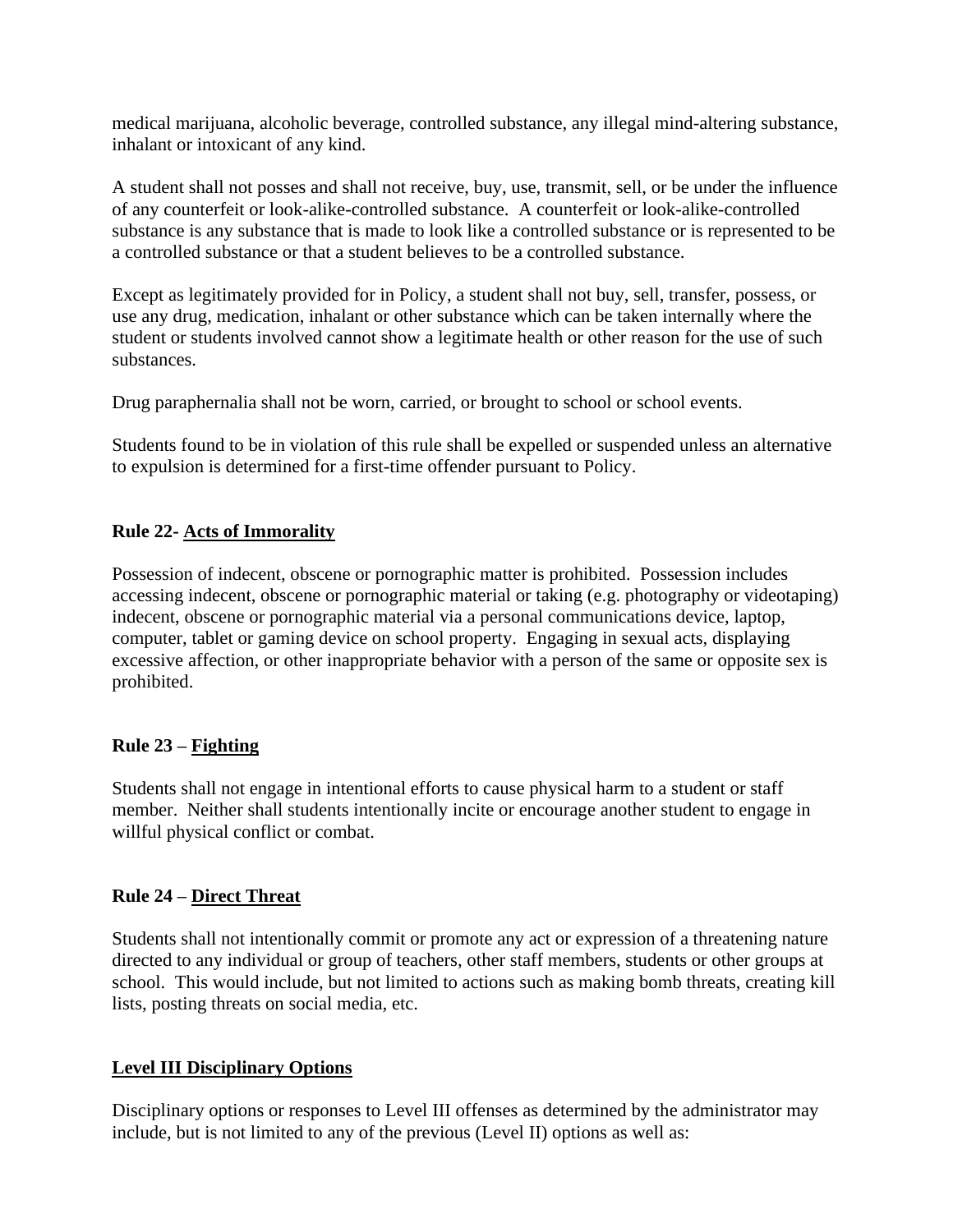- Suspension
- Removal to a disciplinary alternative placement program (APP)
- Serious or repeated Level III misbehavior may result in a more serious consequence or treated as a Level IV offense

• Another appropriate disciplinary option or logical consequence determined by the administrator

The administrator will determine the length of the suspension or removal on a case-by-case basis.

# **Level IV Offenses**

#### **Rule 25 - Weapons and Dangerous Instruments**

A student shall not possess, handle, transport, carry, use, conceal, or transmit any objects that can reasonably be considered a weapon, a firearm (including any object represented as a firearm or made, construed, or altered so that, to a reasonable person without specialized training in firearms, the object appears to be a firearm), a knife, or other dangerous object of no reasonable use to the student.

Any student who is determined to have brought to school or to a school-related activity a firearm or knife as defined below shall be expelled for not less than one year, subject to reduction of this term by the Superintendent on a case-by-case basis. The Superintendent, in determining the term of expulsion on a case-by-case basis, shall consider all the relevant facts and circumstances, including (a) applicable Ohio or federal laws, (b) the student's disability, and (c) extent of culpability of the student. The Superintendent shall notify the appropriate criminal justice or juvenile delinquency authorities of these determinations.

This rule incorporates 18 U.S.C. §§ 921 et seq. which defines "firearm" as "(A) Any weapon (including a starter gun) which will or is designed to or may readily be converted to expel a projectile by the action of an explosive; (B) the frame or receiver of any such weapon; (C) any firearm muffler or firearm silencer; or (D) any destructive device. (4) The term 'destructive device' means (A) (i) bomb, (ii) grenade, (iii) rocket having a propellant charge of more than four ounces, (iv) missile having an explosive or incendiary charge of more than one-quarter ounce, (v) mine, or (vi) device similar to any of the devices described in the preceding clauses." For the purposes of this rule, a "knife" is defined as any device consisting of a sharp blade two and a half (2.5) inches or longer in length, whether or not fastened to a handle, designed or intended for use as a cutting instrument.

For the purposes of this rule, a "dangerous object" is defined as a device which is or may be used to cause harm to another person, including but not limited to a club, chain, razor or other sharp blade less than two and a half (2.5) inches in length, metal knuckles, noxious irritants, chemicals, or explosive or incendiary device.